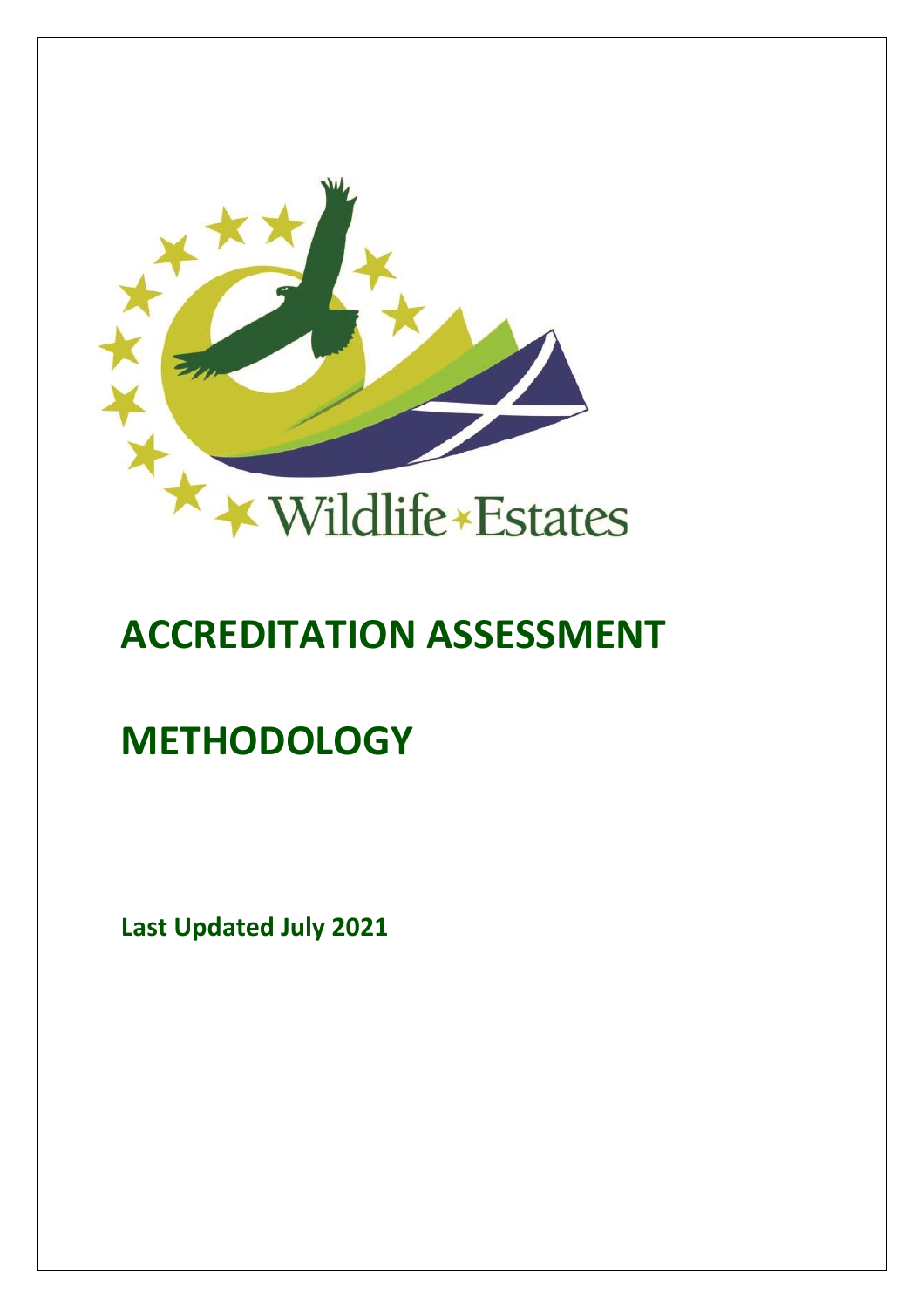## **INTRODUCTION**

Wildlife Estates (WE) was first promoted as a best practice concept in 2004, with the European Landowners Organisation (ELO) taking the lead on its development as a LIFE project from 2005. It gained enthusiastic support from the EC's Directorate-General Environment in Brussels, paving the way for a Scottish equivalent in 2010, with the first pilot estates gaining accreditation in 2013. Nineteen European countries now support the WE Initiative.

Despite its origins in hunting estates across Europe, the Wildlife Estates label in Scotland (WES), has evolved to recognise the holistic approach to land management and encompasses many different land management uses including agriculture, forestry, tourism, hunting and, indeed, land that is managed purely for altruistic purposes. WES has been adapted to incorporate specific Scottish legislation with respect to environmental and public interest requirements.

Much of the habitat and land management across Scotland is already carried out to a high standard, but there are acknowledged gaps and tensions with wider land use goals and interests, and there is always room for improvement. WES fundamentally recognises that land managers must rise to the challenge of demonstrating how Scotland's rich biodiversity benefits from their day-to-day practices. WES recognises that there is no one size fits all in terms of both approaches to land management and also in schools of thought around conservation. Therefore, at the heart of the assessment requirement lies biodiversity. Provided a significant level of biodiversity can be demonstrated to pass the assessment and quantifiable increases in biodiversity are observed every five years upon re-assessment, up to a point (see more detail later in this document), WES takes confidence that the land is being managed responsibly and sustainably with best practice at the heart of all of its management systems.

It is against the backdrop of land management heritage, best practice development, legislation and the growing interests of both the general public and public sector that WES has developed. The WES vision is summarised in the following 10 objectives:

WES is….

- 1. Able to prove quantifiably that biodiversity is being enhanced;
- Challenging to achieve, respected all stakeholders and a publicly recognised mark of quality;
- The default standard and accreditation scheme;
- 4. Promoting balance between socio, economic and ecological interests and factoring in biodiversity as an integral consideration when making land-use management decisions;
- 5. Evidence based wildlife and habitat management;
- Landscape scale wildlife and habitat management;
- 7. Promoting and encouraging best practice;
- 8. Helping others reach WES standards through training and mentoring;
- 9. A robust source of wildlife and habitat data in Scotland; and
- 10. A useful tool in helping to meet climate change and biodiversity targets.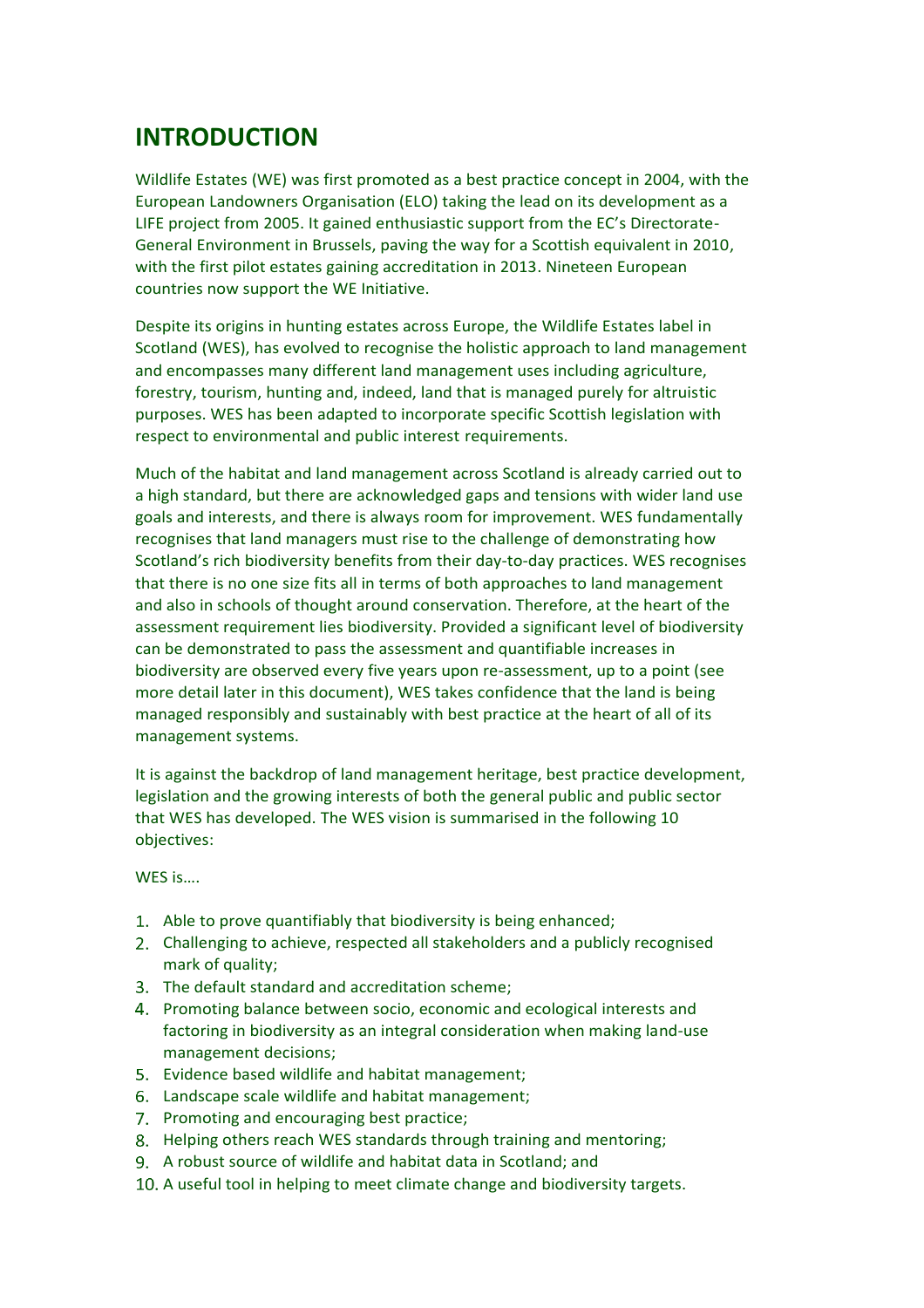## **MANAGEMENT COMPONENTS**

The following section outlines the way in which Wildlife Estates Scotland is managed.



**Scottish Land & Estates (SLE)** has championed the development of WES since the initiative was first set up in 2010. It led the recruitment of members and provided the impetus to establishment of the WES Board and project steering group. Through presence on the WES Advisory Board, it continues to provide strategic advice to the Scheme.

In addition, it provides project management, accounting and membership administration services, an important outlet for marketing of the scheme through different channels and effectively underwrites the financial security of WES as part of the support funding agreement with Nature Scot.

**Nature Scot (formerly SNH)** has supported WES since its inception, providing significant impetus, including financially and at an advisory level through both the board and the technical committee. WES currently report to Nature Scot on progress at four points throughout the year and additionally provide an annual report.

**SAOS Assurance** provide independent, customer-focused, assessment, and certification of the WES initiative.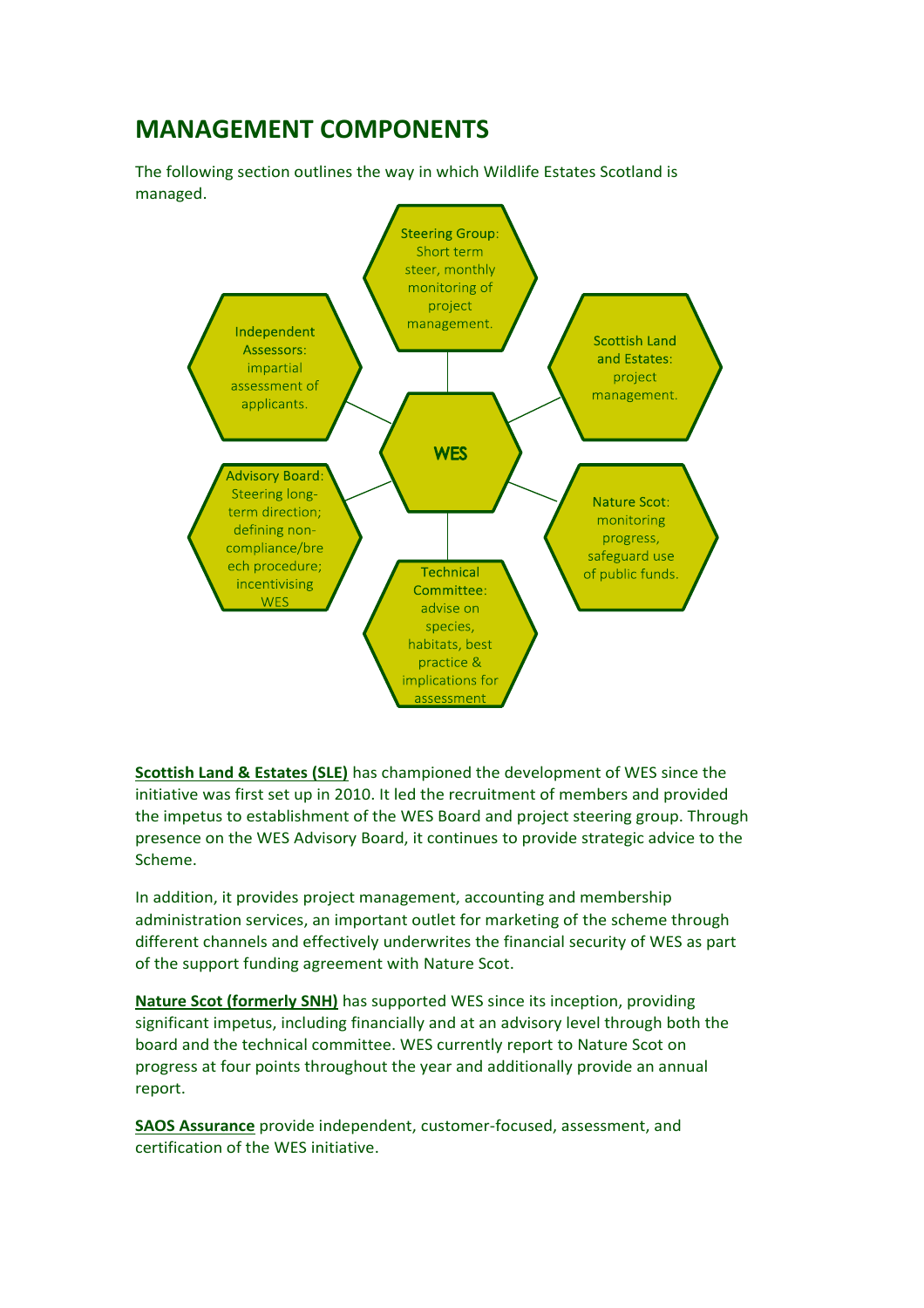#### **Advisory Board:**

- Rottal Estate (Chair and Scottish Delegate to Wildlife Estates Europe)
- Scottish Government
- Cairngorms National Park Authority (CNPA)
- Game and Wildlife Conservation Trust (GWCT)

## **Technical Committee**

- Scottish Land and Estates
- Nature Scot
- RSPB Scotland
- Nature Scot
- Dalhousie Estates
- Mar Estate
- Ford and Etal Estate
- GWCT
- Scottish Forestry
- ITP Energised

The **Steering Group** meets bi-monthly for regular updates and to identify where resource needs to be placed for the coming month. It provides immediate support and ensures WES remains on course to achieve short-term objectives.

## **WES Membership and Accreditation Process**

The following section explains the mechanics of the WES process.

## **Level 1 Application**

WES Level 1 is known as the supporter level. At this level, landholdings become members of WES but are not accredited. To become a supporter of WES, a signature is required, to 10 commitments which stand at the core of the multi-national Wildlife Estates label, thereby committing the landholding to the following:

- 1. Identification of the landowner or nominated representative for the landholding concerned
- Undertaking active wildlife and habitat management following a long-term integrated wildlife and habitat management plan
- Maintaining records and monitoring delivery of the wildlife and habitat management plan
- Undertaking sustainable land management activities
- Managing for a sustainable balance of wild species, livestock and game in their shared habitats
- Maintaining best practice standards of animal welfare
- Compliance with all legal requirements and relevant Scottish codes of practice
- Maintaining active engagement with local communities and undertaking education/awareness raising activities
- To progress towards and to apply for Level 2 Accreditation.

Membership of WES at Level 1 costs £50+VAT annually.

## **Level 2 Application**

The recently revised application form is the cornerstone of WES. The basic content of the application follows the template laid down by Wildlife Estates (Europe),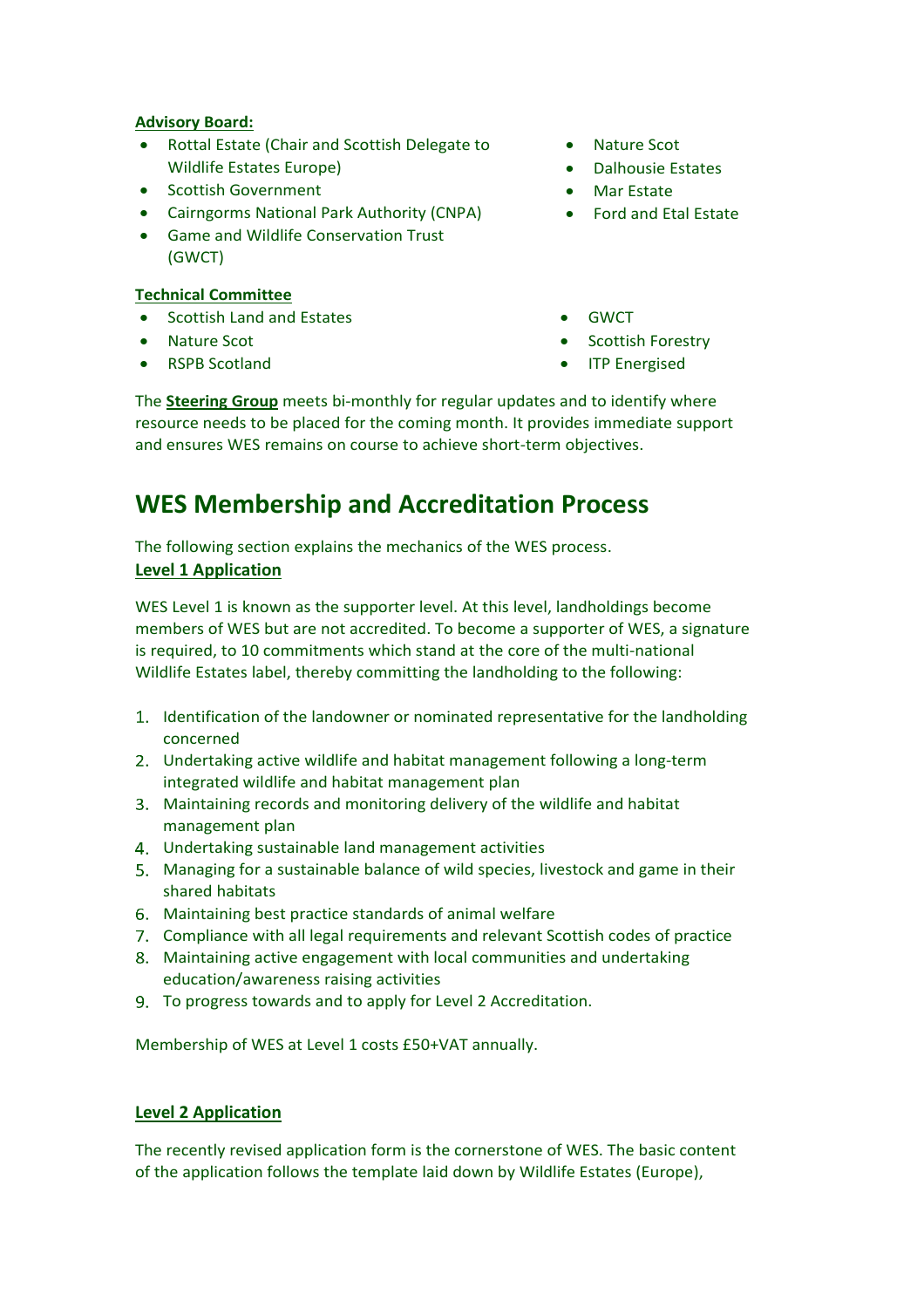however, it has evolved significantly in Scotland to account for legislation, best practice and other influences particular to Scotland. Scotland's progressive legislation on access has also had considerable bearing on the shape of the form.

It comprises five modules:

**Module A**: To be completed by all applicants. Data gathered in this section includes information pertinent to all landowners, regardless of land use activity, including: species, habitat, designated sites, climate change considerations, community engagement, outreach and employment.

**Module B**: To be completed if relevant. Data gathered in this section is relevant to all forms of agriculture, including arable and agriculture.

**Module C**: To be completed if relevant. Data gathered in this section is relevant to hunting and includes information relevant to shooting, stalking, fishing, pest/predator control and the rearing and releasing of game.

**Module D**: To be completed if relevant. Data gathered in this section is relevant to woodland and forestry including commercial and non-commercial woodland management, including amenity woodland management.

**Module E**: To be completed if relevant. Data gathered in this section is relevant to tourism, with a particular focus on wildlife tourism.

Each of modules B-E requires information to be provided around the type of land management activities, relevant best practice management procedures and techniques, relevant conservation and habitat enhancement projects, as well as longer term objectives. A habitat management plan is a compulsory part of the WES commitment, however this may be recognised as being incorporated as part of another plan such as a farm management plan, deer management plan or forestry management plan. Each case will be assessed on an individual basis.

## **Level 2 Application Procedure**

Upon committing to achieving certification, the level 2 application form can be accessed through an online portal. The portal allows the application form to be completed online. To receive login details for the portal, please contact WES project officer, Caroline Pringle at [caroline.pringle@wildlife-estates.co.uk](mailto:caroline.pringle@wildlife-estates.co.uk) or on 07436 562 227.

The Project Officer is available to provide assistance with the completion of the forms. Previously, WES have found that this assistance is most effective when undertaken face to face. The Project Officer will also review applications for completeness. Applications must be supported by further information to evidence biodiversity and management approaches. Example documentation includes but is not limited to:

- Habitat Management Plan
- Long Term Forestry plan / Woodland Management plan
- Agri Environment Climate (AEC) Scheme plan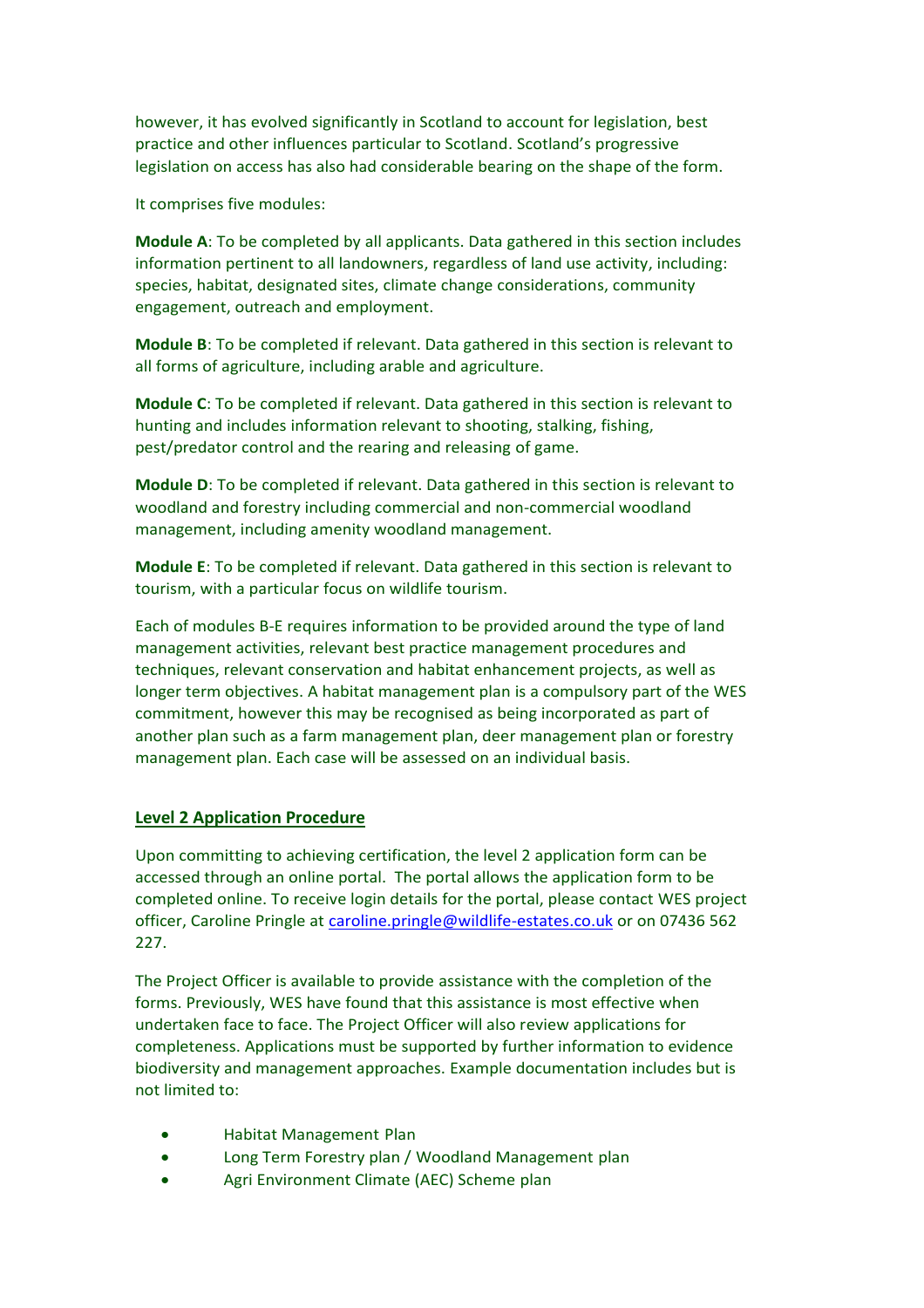- Farm Management Plan
- Game Management plan
- Deer Group Management plan
- Fisheries Management plan
- Species surveys and reports
- Peatland management plans
- Health & Safety / Risk Assessment plans
- Tenancy agreements
- Additional membership / accreditation certificates
- Management plans for designated sites

Once both WES and the applicant are satisfied, the application is sent to the WES Assessment body for independent assessment.

The assessment comprises two parts:

- 1. The application form is scored. Points are allocated to scoring questions within each of the sections (some questions are asked for information purposes only). If an applicant cannot complete a section / part section (for example, a landholding which has no designated sites), the score for the relevant questions is nil from nil and therefore does not affect the final percentage score. Applicants must achieve at least 70% of available marks to be eligible for WES accreditation. Where the pass-mark is achieved, the Assessor then arranges to undertake a site visit.
- A site visit is undertaken in order to verify that information provided in the application form corelates with evidence 'on the ground' (the Assessor will select certain features to consider in detail) and may wish to speak to several relevant personnel.

## **Pending status**

In some cases, an application may be close to a pass, but needs improvement in certain key areas. In such cases, WES may, at its discretion, apply some additional conditions (such as implementing a key plan, organising a specific bird count, or demonstrating specific conservation initiatives) before accreditation is granted. Applicants are afforded up to 6 months to produce extra information or report progress. During this time, the application is 'pended'. Subject to the scoring of this additional work by the Assessor, WES may then offer accreditation. If a pass is still not achieved, the applicant may be barred from making an application for a period of up to five years, depending on the extent of work required to address weaknesses in the application.

The Assessor may refer a query about any aspect of an application to WES staff. If WES is unable to provide a response, it can refer the question or application content to the Expert Advisory Panel for its comments. If there are no further queries or outstanding issues, WES will then confirm certification to the member.

## **Certification**